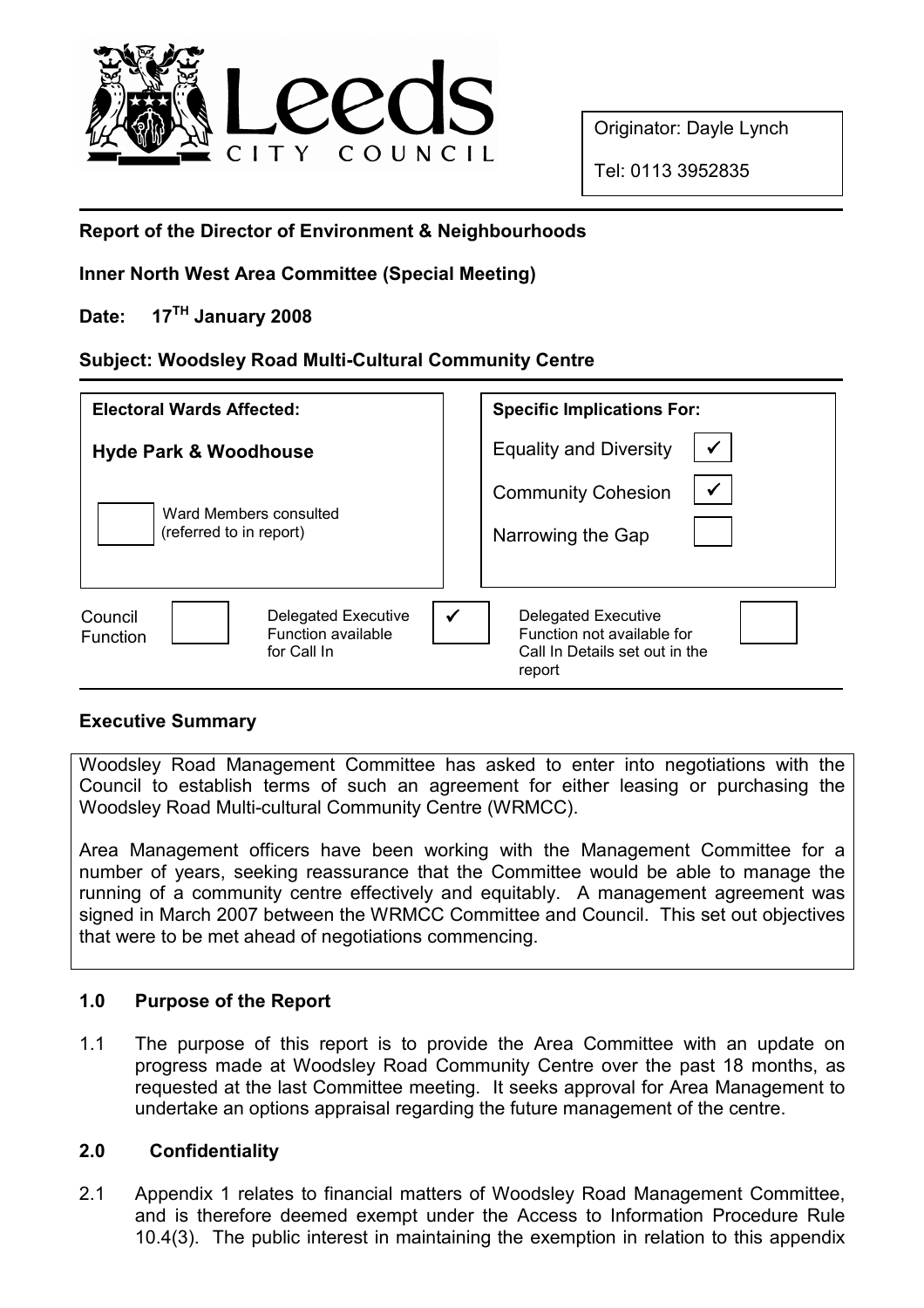outweighs the public interest in disclosing the information by reason of the fact that by disclosing these details, the reputation of the organisation could be detrimentally affected before they have attempted to satisfactorily resolve the matter.

## 3.0 Background Information

- 3.1 Woodsley Road Multi-cultural Community Centre (WRMCC) is part of the community centre portfolio delegated to the Area Committee in 2006.
- 3.2 A Management Committee has been in place since the centre opened in 1997 which influences the running of the centre, without direct responsibility for all the services and activities delivered there. They do however have influence over some services and policies at the centre, such as requests for room hire charges for funerals to be waivered.
- 3.3 The Management Committee has for some time expressed an aspiration to purchase the freehold of the building or enter into a long lease arrangement with the Council, which would give them direct responsibility for all aspects of the running of the centre.
- 3.4 Similar requests have been received in relation to the Pakistani and Bangladeshi centres in Harehills. Negotiations are presently underway with those expressing an interest in the purchase of the Pakistani Centre. Disposal by way of the building freehold and a long lease arrangement are both being explored.
- 3.5 In order to move towards achieving this aspiration a management agreement was put in place, setting out key milestones and objectives that need to be met before the Council will consider alternative management arrangements for the centre. The management agreement was agreed by the Area Committee in February 2007.
- 3.6 In mid November a meeting was held between the Management Committee and Council, with the Executive Board Member for Environment & Neighbourhoods, the Chief Regeneration Officer and Area Management. The meeting was arranged at the request of the Management Committee to raise the profile of their aspiration to purchase or long lease the centre.

### 4.0 Management Agreement Progress

- 4.1 Whilst the Area Committee has received updates previously, Area Management has been continually working to support the Management Committee, both directly and through Voluntary Action Leeds.
- 4.2 Constitution & Governance With assistance from Voluntary Action Leeds the Management Committee is now fully and properly constituted.
- 4.3 Status

 The Management Committee is now a registered charity. A requirement of being a registered charity is that proper Annual General Meetings are held. The first AGM under charity regulations was held in March 2007, at which the results of a Management Committee election were announced. The Management Committee now has members from non-Muslim backgrounds, women and Muslim women.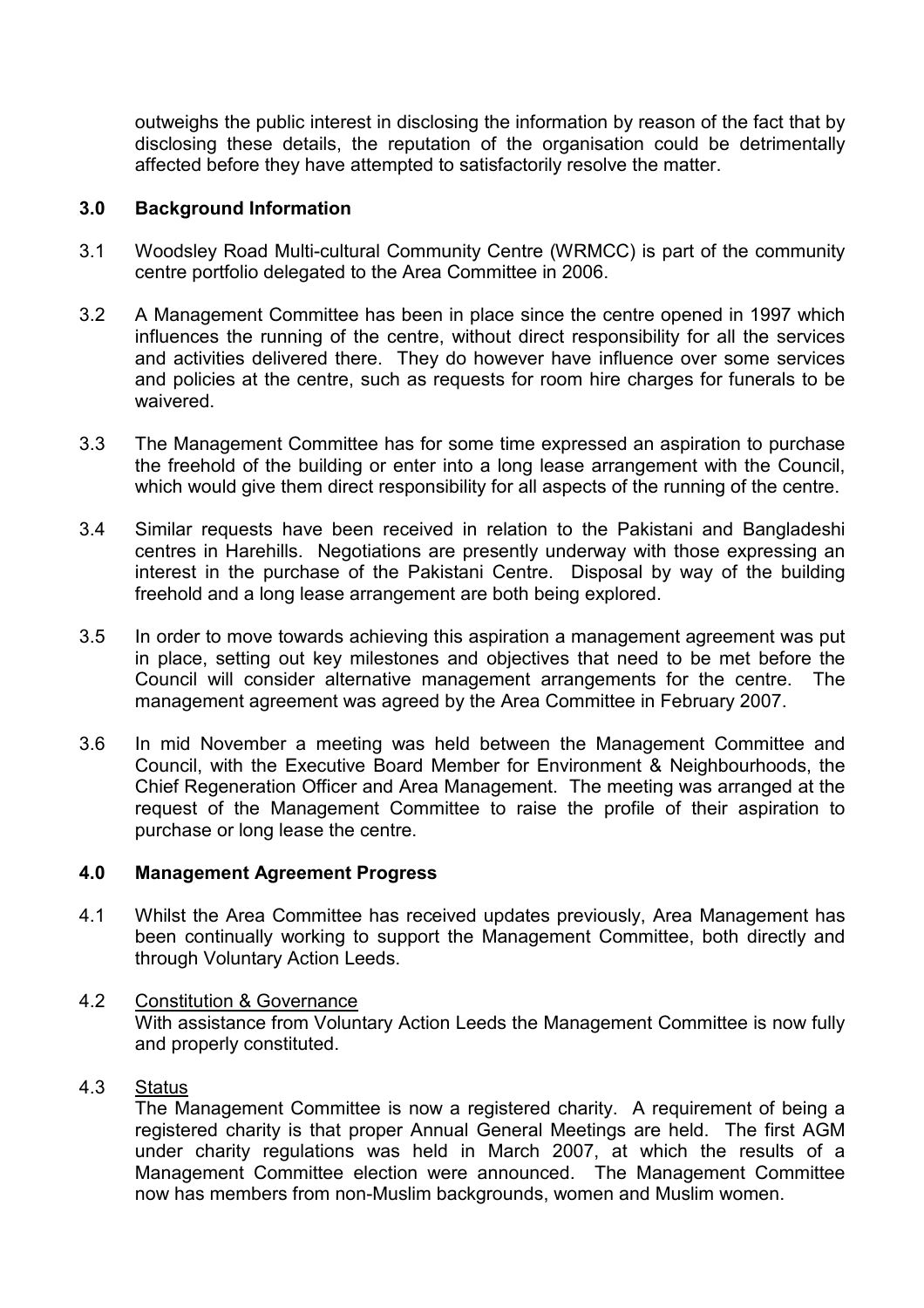### 4.4 Business/Development Plan

 Over a period of several months, officers from Area Management have been working with the Management Committee, providing advice and support, so that a business plan can be developed. This has now been produced, agreed by the Committee and shared with both ward Members and Area Management.

- 4.4.1 The business plan sets out the Management Committee's objectives and its methods to achieve these. In summary, it covers a review of the centre's current usage; a marketing strategy for increasing bookings; a funding strategy, exploring expansion opportunities such as social enterprise initiatives; and a monitoring and evaluation strategy.
- 4.4.2 One particular emphasis that the business plan was requested to focus on was the need to make the centre more accessible to, and inclusive of the whole community. Concerns have been raised in the past that the centre is viewed as being predominantly for the use of one section of the local community.
- 4.4.3 It is intended that the implementation of the plan will be closely monitored by Area Management over the coming months, to ensure that the Management Committee is meeting the objectives both within the plan and the management agreement.
- 4.4.4 Crucial to the assessment of officers, as to whether the Management Committee is in a position to take on the management of the centre, is the increase in lettings and the widening out of access to all the local community.

#### 4.5 Policy Development

 Alongside the development of a business plan, the Management Committee has also produced a series of policies which will help govern the way the centre is used and managed. Policies produced include health & safety, child protection, recruitment & selection, equal opportunities, complaints and equality & diversity.

### 5.0 Funding

- 5.1 Since 2005 the Area Committee has provided Well-being support to Woodsley Road. Initially this was in the form of £22,000 per annum to pay for a Centre Manager through Voluntary Action Leeds. In March 2007 the Management Committee decided that they did not wish to continue with the Centre Manager arrangements and therefore this funding ceased.
- 5.2 In order to ensure that progress continued, £5,000 of Well-being funding was allocated in April 2007 to provide continued developmental support to the Management Committee, again through Voluntary Action Leeds. To date this funding has not been spent and there is an outstanding request from the Management Committee for the funding to be paid directly to them, to contribute to the cost of a part-time centre worker.
- 5.3 The Management Committee is also seeking a contribution towards the implementation of their business plan, through payment of a percentage of the lettings income from the centre. As only a small number of users pay for use of the centre (as with other centres across the city) the income generated is relatively low. approximately £7,500 per annum. The Management Committee has indicated it would like £2,500 of the annual lettings income, which would be match funded by the Leeds Muslim Council.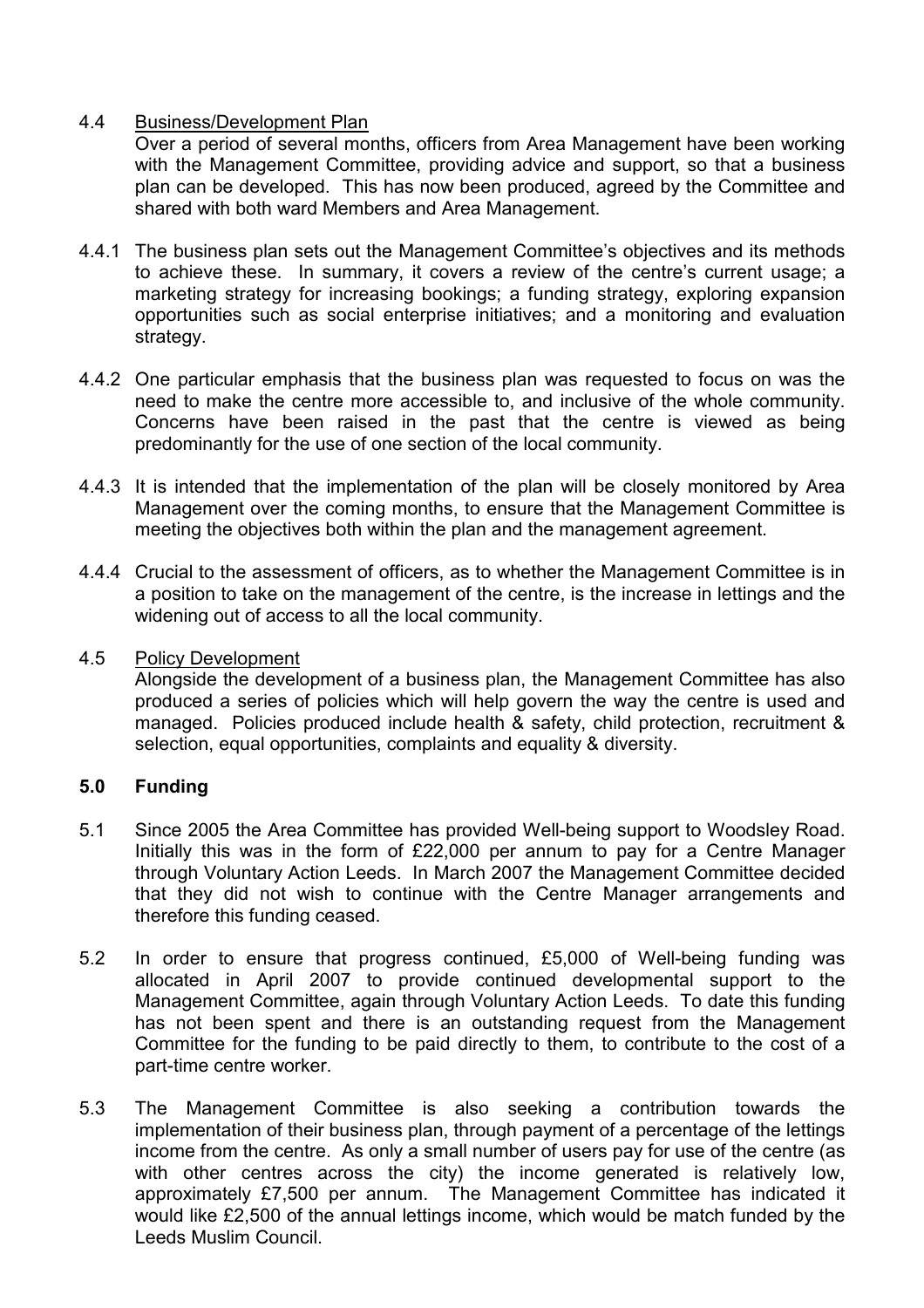5.4 One of the objectives laid out in the management agreement is in regard to monies owed by the Management Committee to the Council, following refurbishment works at the centre in 2003. To date this matter has not been resolved, although correspondence has recently taken place. Detail of the debt in shown at Appendix 1.

## 6.0 Conclusion

- 6.1 Whilst some work still needs to be done to achieve the objectives of the management agreement, good progress has been made to date by the Management Committee.
- 6.2 A business plan has been developed by the Management Committee, which is now being implemented to bring about change at the centre. The progress against the plan is being monitored by the Area Management team, in order to provide assurance that the Management Committee is in a position to take on the management responsibility of the centre.
- 6.3 Following work undertaken by the Management Committee towards achieving objectives set by the Council, options around the ownership and/or management of the centre could start to be explored.
- 6.4 Work with the centre is resource intensive for Area Management and it is felt that the limits of influence over change at the centre are being reached.
- 6.5 With regard to the issues of funding detailed at 5.2 and 5.3, the Area Committee could take a decision on this now, or defer till the next Area Committee meeting in February, when Well-being matters will be considered.

### 7.0 Options for Appraisal

7.1 An options appraisal would look to explore the feasibility of the following:-

#### 7.1.1 Freehold Disposal

Within this option there could be a range of consequences for the Council, and the Management Committee, dependent on the agreed purchase price of the freehold. This option would mean that the Council ceases to have any capital or revenue responsibility for the centre.

#### 7.1.2 Long Lease

A long lease agreement would be undertaken over a set period of time, e.g. 25 years, similar to arrangements at the Burley Lodge Centre. Under this arrangement revenue costs associated with the centre (approximately £70,000 per annum) would be transferred from the Council to the Management Committee. It would be likely that within the terms of the lease the Council would continue to be responsible for essential repairs and some capital works to the building.

#### 7.1.3 Maintain Existing Arrangements

If neither freehold disposal nor a long lease arrangement were feasible, or acceptable to the Area Committee, then the remaining option would be to continue as present. This would not have a detrimental financial impact on the Council as future revenue